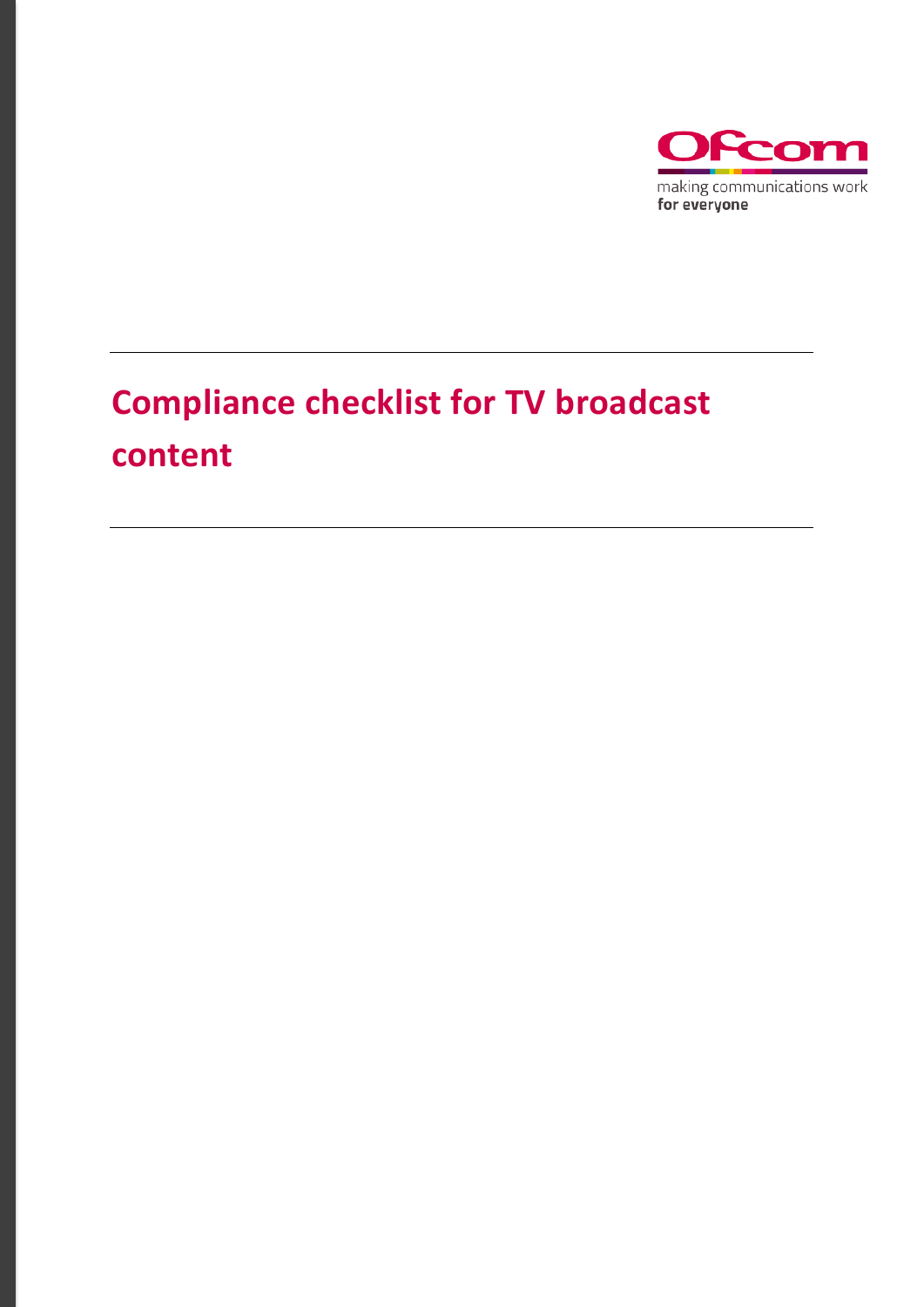## **Contents**

| Introduction                                           | 1              |
|--------------------------------------------------------|----------------|
| <b>Licence Conditions</b>                              | 1              |
| Codes and guidance                                     | $\overline{2}$ |
| Ofcom's handling of complaints about broadcast content | $\overline{4}$ |
| <b>Broadcast and On Demand Bulletin</b>                | $\overline{4}$ |
| Sanctions                                              | $\overline{4}$ |
| Research                                               | 5              |
| Promoting equal opportunities and increasing diversity | 5              |
| Seeking guidance from Ofcom                            | 5              |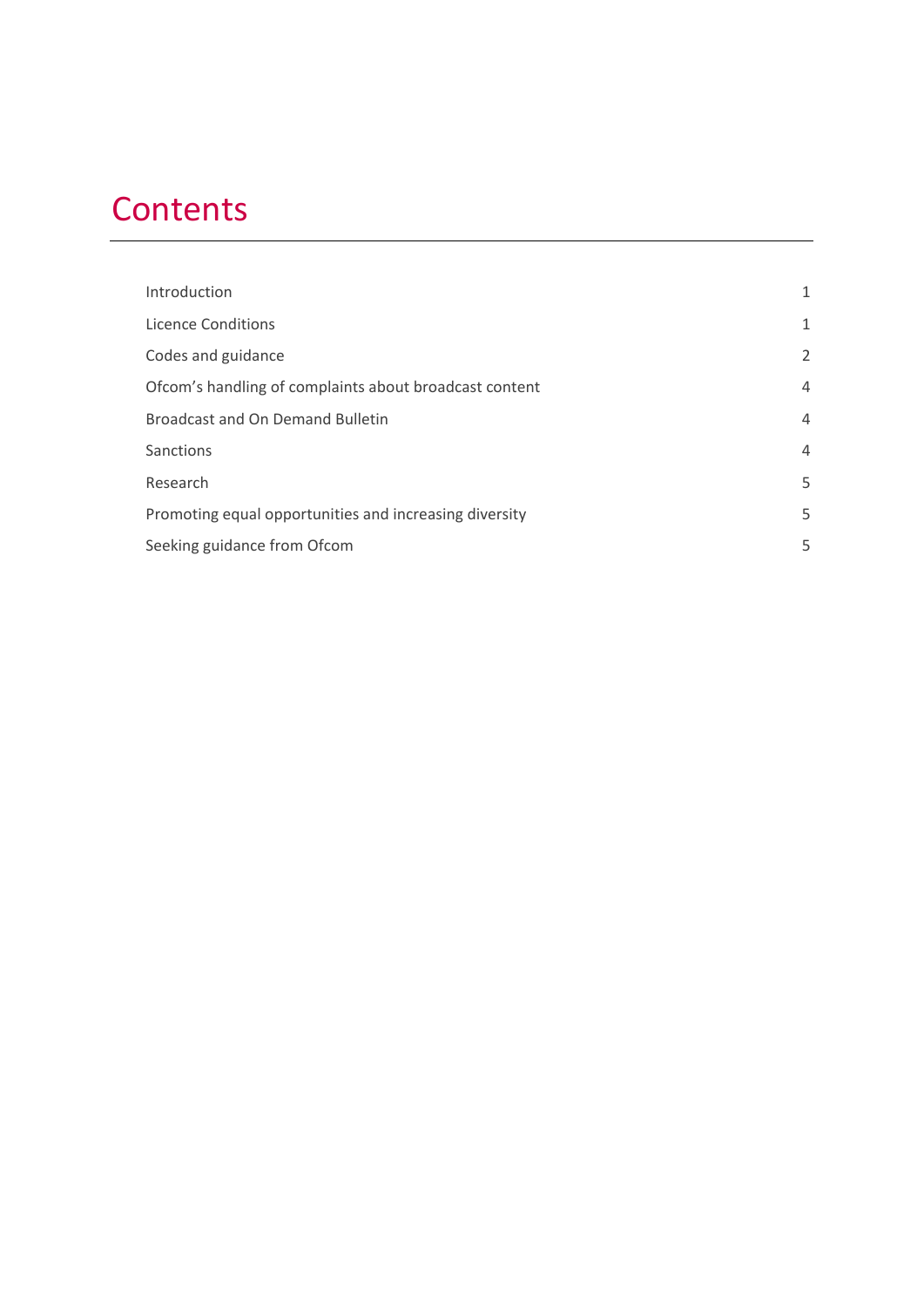### <span id="page-2-0"></span>**Introduction**

- 1.1 This document is intended to help applicants and new licensees understand the obligations and rules they must comply with as a condition of their Ofcom licence to broadcast.
- 1.2 The document signposts Ofcom rules, useful information and guidance but is not exhaustive. The licensee itself must take steps to ensure compliance with all relevant legal and regulatory requirements.
- 1.3 Set out below is information on:
	- The requirements of an Ofcom licence.
	- Ofcom rules, set out in Codes, about the content broadcast by licensees.
	- The procedures Ofcom follows, for example, when handling complaints about a broadcaster's programming, or investigating whether a broadcaster has breached its licence conditions, or the rules about the content on its service.
	- Details of how Ofcom publishes the decisions it reaches on complaints and investigations.
	- Procedures Ofcom follows when considering imposing a sanction on a broadcaster (in cases of serious, repeated, deliberate or reckless breaches of its requirements), and examples of sanctions it has imposed.
	- Research conducted by Ofcom which may be useful to licensees when taking compliance decisions about the content they broadcast.
	- Where to find guidance on increasing diversity in the television broadcasting sector.
	- How broadcasters can seek general guidance from Ofcom on the codes, rules and other requirements.

### <span id="page-2-1"></span>**Licence Conditions**

- 1.4 Ofcom issues different types of licence for services on television. Each licence contains conditions (which are numbered). These set out a range of requirements the licensee must meet, including:
	- putting in place adequate compliance procedures to ensure that the licensee can comply with its licence conditions and Ofcom's codes and rules;
	- arranging for the retention of recordings of broadcast content for the number of days specified in the licence, and providing those recordings to Ofcom when requested by the specified deadline;
	- providing to Ofcom by the specified deadline any information that we require to carry out our statutory duties;
	- paying annual licence fees to Ofcom by the specified deadline; and
	- obligations relating to equal opportunities and training (see paragraph 1.31 for guidance on increasing diversity in the television broadcasting sector).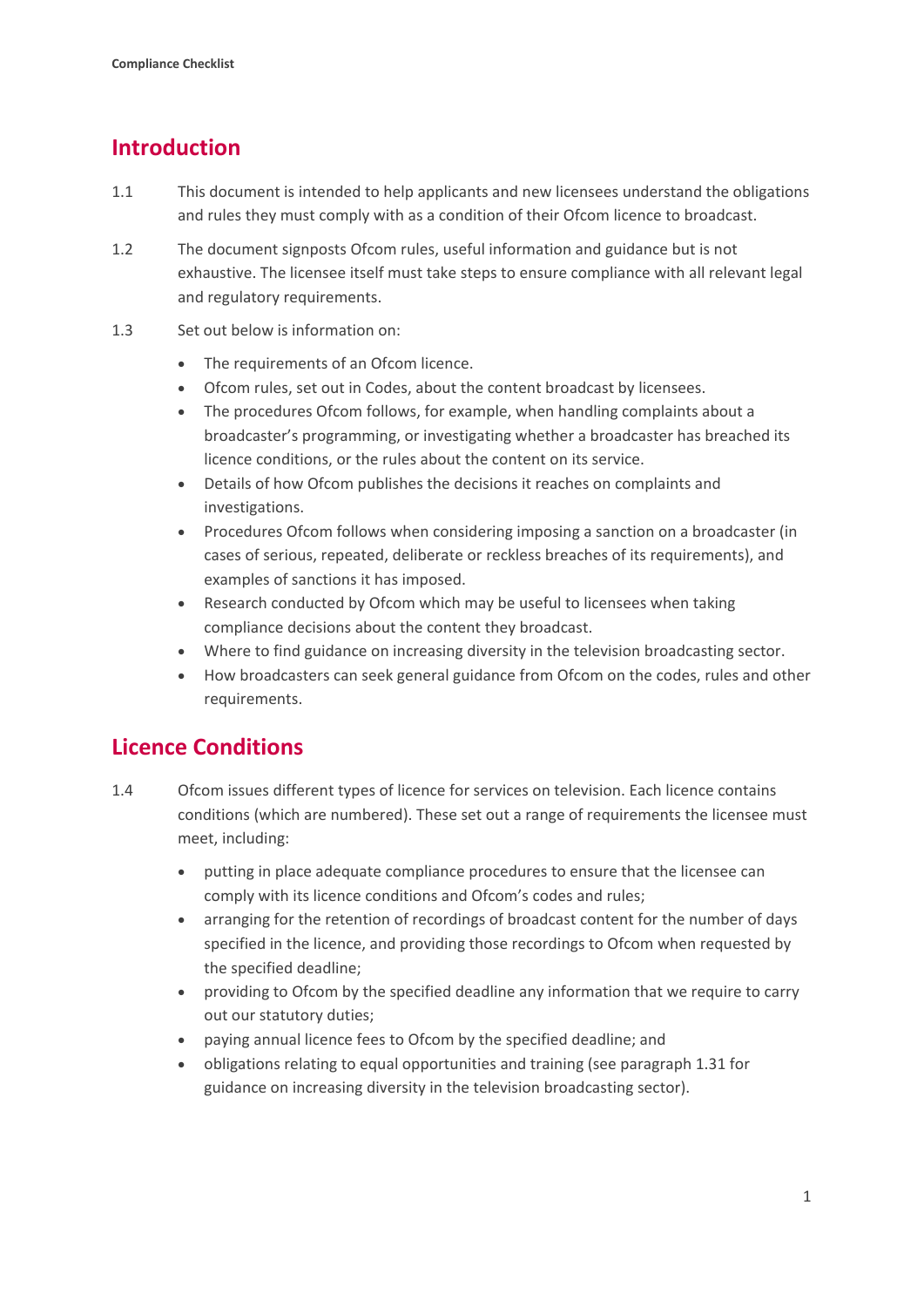### <span id="page-3-0"></span>**Codes and guidance**

### **Programming rules: Broadcasting Code (with the Cross-promotion Code and the On Demand Programme Service Rules)**

- 1.5 Ofcom's Broadcasting Code (with the Cross-promotion Code and the On Demand Programme Service Rules) ("Broadcasting Code") contains rules about the content of programmes broadcast on television and radio which licensees must follow. The Code can be found here: [https://www.ofcom.org.uk/tv-radio-and-on-demand/broadcast](https://www.ofcom.org.uk/tv-radio-and-on-demand/broadcast-codes/broadcast-code)[codes/broadcast-code](https://www.ofcom.org.uk/tv-radio-and-on-demand/broadcast-codes/broadcast-code)
- 1.6 Ofcom publishes detailed guidance on all sections of the Broadcasting Code to help broadcasters understand how we apply the rules and what considerations they will need to taken into account when complying material before broadcast. This guidance can be found here: [https://www.ofcom.org.uk/tv-radio-and-on-demand/information-for](https://www.ofcom.org.uk/tv-radio-and-on-demand/information-for-industry/guidance/programme-guidance)[industry/guidance/programme-guidance](https://www.ofcom.org.uk/tv-radio-and-on-demand/information-for-industry/guidance/programme-guidance)
- 1.7 There is additional guidance on Protecting the under-eighteens: observing the watershed on television and music videos, which can be found here: [https://www.ofcom.org.uk/\\_\\_data/assets/pdf\\_file/0030/86781/watershed-on-tv.pdf](https://www.ofcom.org.uk/__data/assets/pdf_file/0030/86781/watershed-on-tv.pdf)
- 1.8 If you intend to use premium rate telephony services for audience interaction in television programmes you should consult the guidance to television broadcasters on verification obligations for the use of premium rate services in programmes. This guidance can be found here: https://www.ofcom.org.uk/ data/assets/pdf file/0019/63406/guidance verifcation obj. [pdf](https://www.ofcom.org.uk/__data/assets/pdf_file/0019/63406/guidance_verifcation_obj.pdf)
- 1.9 There is also an additional guidance note on commercial references in television programming, in particular product placement, in issue 255 of Ofcom's Broadcast and On Demand Bulletin, which can be found here: [https://www.ofcom.org.uk/\\_\\_data/assets/pdf\\_file/0036/49959/obb255.pdf](https://www.ofcom.org.uk/__data/assets/pdf_file/0036/49959/obb255.pdf) Advertising rules: BCAP Code
- 1.10 1.10 Ofcom is also responsible for ensuring that the advertising broadcasters transmit meets various standards. The Advertising Standards Authority (ASA) regulates most types of broadcast advertising on Ofcom's behalf and enforces rules in the BCAP Code: the UK Code of Broadcast Advertising. However, there are some areas of that Code which Ofcom enforces. These include:
	- the prohibition on 'political' advertising, which promotes a political cause or point of view; and
	- interactive television services using premium rate telephone lines or text messages, for example psychic and chat channels.
- 1.11 The UK Code on Broadcast Advertising (the BCAP Code) can be found here: [http://www.cap.org.uk/Advertising-](http://www.cap.org.uk/Advertising-Codes/%7E/media/Files/CAP/Codes%20BCAP%20pdf/The%20BCAP%20Code.ashx)[Codes/~/media/Files/CAP/Codes%20BCAP%20pdf/The%20BCAP%20Code.ashx](http://www.cap.org.uk/Advertising-Codes/%7E/media/Files/CAP/Codes%20BCAP%20pdf/The%20BCAP%20Code.ashx)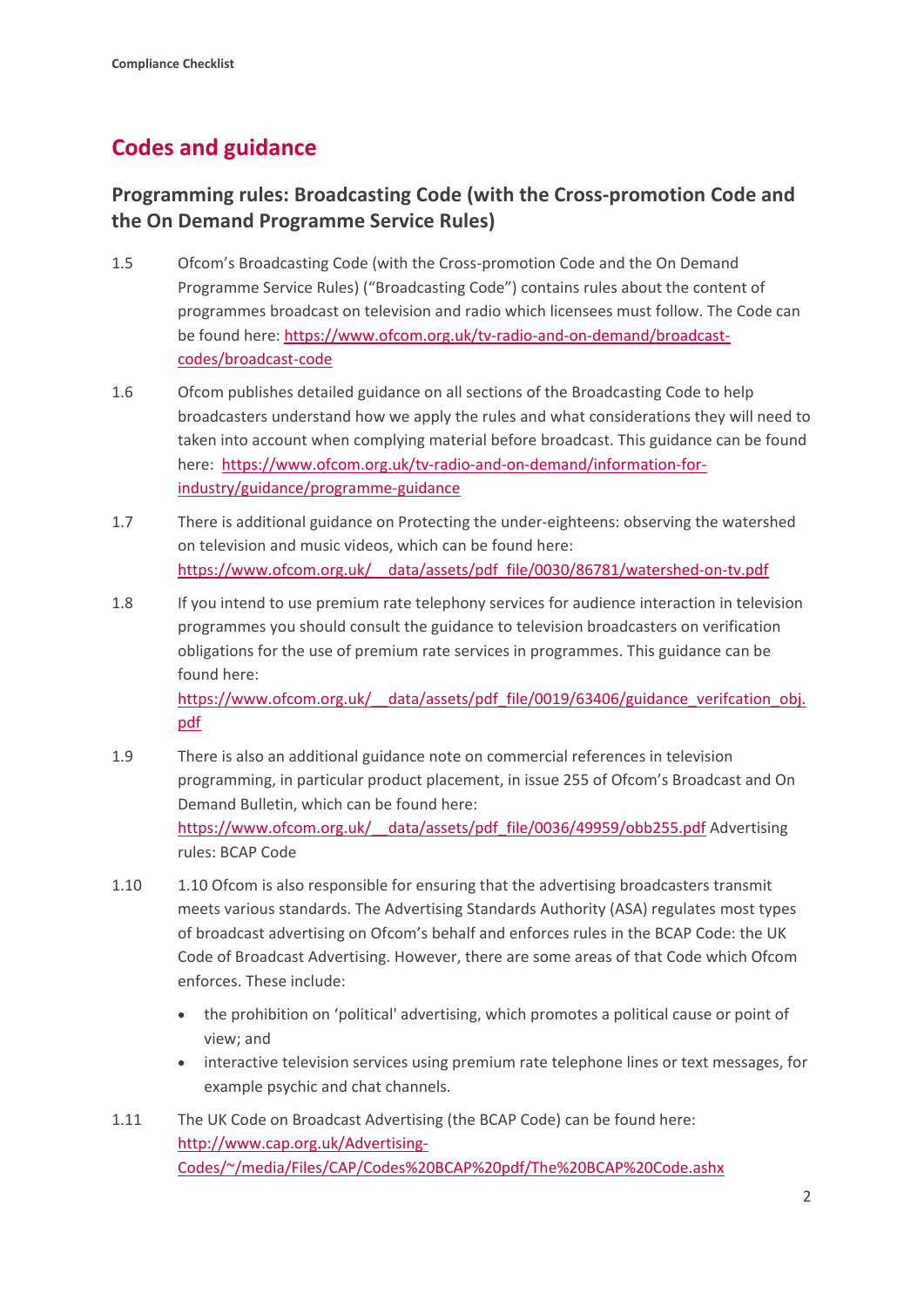- 1.12 If you intend to broadcast psychic content, you should consult the Ofcom guidance on Psychic television services predicated on premium rate telephony services, which can be found here: [https://www.ofcom.org.uk/\\_\\_data/assets/pdf\\_file/0023/31928/psychic-tv](https://www.ofcom.org.uk/__data/assets/pdf_file/0023/31928/psychic-tv-guidance.pdf)[guidance.pdf](https://www.ofcom.org.uk/__data/assets/pdf_file/0023/31928/psychic-tv-guidance.pdf)
- 1.13 There is also Ofcom guidance on the advertising of telecommunications-based sexual entertainment services and PRS daytime chat services on television, which can be found here: https://www.ofcom.org.uk/ data/assets/pdf file/0012/24060/bcap[guidance.pdf?lang=en](https://www.ofcom.org.uk/__data/assets/pdf_file/0012/24060/bcap-guidance.pdf?lang=en)

#### **The scheduling of advertising: COSTA**

- 1.14 There are rules about the amount of advertising you can broadcast and how it is scheduled. Ofcom's Code on the Scheduling of Television Advertising ("COSTA") can be found here: [https://www.ofcom.org.uk/\\_\\_data/assets/pdf\\_file/0014/32162/costa-april-](https://www.ofcom.org.uk/__data/assets/pdf_file/0014/32162/costa-april-2016.pdf)[2016.pdf](https://www.ofcom.org.uk/__data/assets/pdf_file/0014/32162/costa-april-2016.pdf)
- 1.15 There is a guidance note on COSTA rules and split-screen advertising in issue 262 of Ofcom's Broadcast and On Demand Bulletin, which can be found here: https://www.ofcom.org.uk/ \_data/assets/pdf\_file/0021/50763/obb262.pdf

#### **Other codes and rules**

#### **Ofcom's Code on Television Access Services**

1.16 Subtitling, sign language and audio description, known as television access services, help people with hearing or visual impairments understand and enjoy television. There are rules on the amount of subtitling, signing and audio description services television licensees must provide in their programmes. Ofcom's Code on Television Access services includes requirements on subtitling, signing and audio description can be found here: [https://www.ofcom.org.uk/\\_\\_data/assets/pdf\\_file/0020/97040/Access-service-code-Jan-](https://www.ofcom.org.uk/__data/assets/pdf_file/0020/97040/Access-service-code-Jan-2017.pdf)[2017.pdf](https://www.ofcom.org.uk/__data/assets/pdf_file/0020/97040/Access-service-code-Jan-2017.pdf)

#### **Ofcom Rules on Party Political and Referendum Broadcasts**

1.17 There are rules on the length, frequency, allocation and/or scheduling of party political or referendum campaign broadcasts. The Ofcom Rules on Party Political and Referendum Broadcasts can be found here: [https://www.ofcom.org.uk/\\_\\_data/assets/pdf\\_file/0035/99188/pprb-rules-march-](https://www.ofcom.org.uk/__data/assets/pdf_file/0035/99188/pprb-rules-march-2017.pdf)[2017.pdf](https://www.ofcom.org.uk/__data/assets/pdf_file/0035/99188/pprb-rules-march-2017.pdf)

#### **Code on the Prevention of Undue Discrimination Between Broadcast Advertisers**

1.18 Licensees should also be aware of the Code on the Prevention of Undue Discrimination Between Broadcast Advertisers, which can be found here: [https://www.ofcom.org.uk/\\_\\_data/assets/pdf\\_file/0021/27534/undue-discrimination.pdf](https://www.ofcom.org.uk/__data/assets/pdf_file/0021/27534/undue-discrimination.pdf)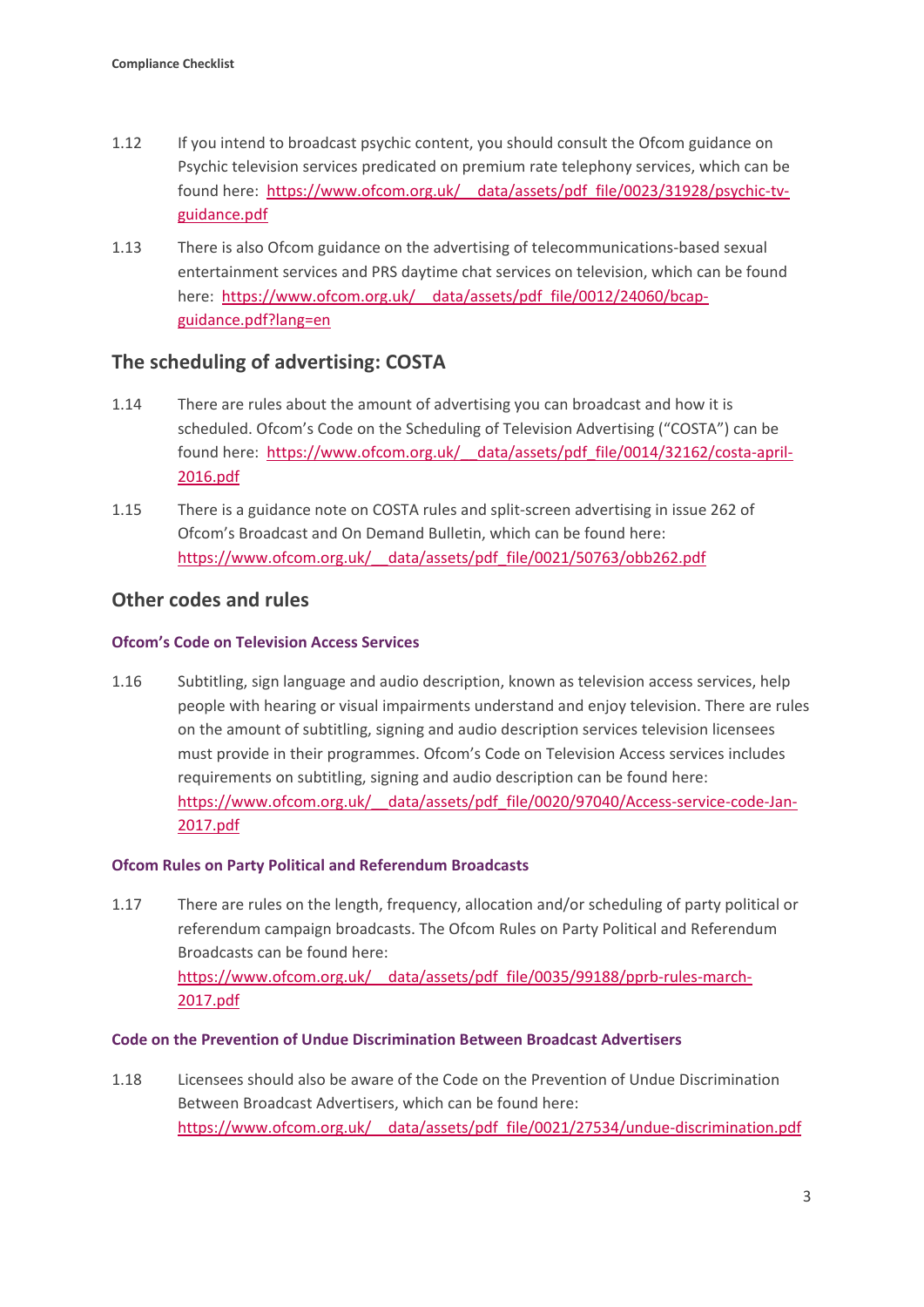### <span id="page-5-0"></span>**Ofcom's handling of complaints about broadcast content**

- 1.19 Ofcom receives complaints from viewers about content broadcast on services it licenses, and licensees' compliance with their licence conditions.
- 1.20 Ofcom has three sets of procedures which set out how it will handle complaints. Licensees should read these so that they understand what to expect if Ofcom contacts them about a complaint or investigation.
- 1.21 Ofcom's Procedures for investigating breaches of content standards for television and radio can be found here: [https://www.ofcom.org.uk/\\_\\_data/assets/pdf\\_file/0020/55109/breaches-content](https://www.ofcom.org.uk/__data/assets/pdf_file/0020/55109/breaches-content-standards.pdf)[standards.pdf](https://www.ofcom.org.uk/__data/assets/pdf_file/0020/55109/breaches-content-standards.pdf)
- 1.22 Ofcom's Procedures for the consideration and adjudication of Fairness and Privacy complaints can be found here: [https://www.ofcom.org.uk/\\_\\_data/assets/pdf\\_file/0031/57388/fairness-privacy](https://www.ofcom.org.uk/__data/assets/pdf_file/0031/57388/fairness-privacy-complaints.pdf)[complaints.pdf](https://www.ofcom.org.uk/__data/assets/pdf_file/0031/57388/fairness-privacy-complaints.pdf)
- 1.23 Ofcom's General procedures for investigating breaches of broadcast licences can be found here: [https://www.ofcom.org.uk/\\_\\_data/assets/pdf\\_file/0019/31942/general](https://www.ofcom.org.uk/__data/assets/pdf_file/0019/31942/general-procedures.pdf)[procedures.pdf](https://www.ofcom.org.uk/__data/assets/pdf_file/0019/31942/general-procedures.pdf)

### <span id="page-5-1"></span>**Broadcast and On Demand Bulletin**

- 1.24 Ofcom publishes the results of its assessments of complaints and investigations in its Broadcast and On Demand Bulletin, on a fortnightly basis here: <https://www.ofcom.org.uk/about-ofcom/latest/bulletins/broadcast-bulletins>
- 1.25 The Broadcast and On Demand Bulletin provides licensees with an important source of information on how Ofcom interprets and applies the rules and decisions Ofcom has reached. Ofcom also uses this publication to issue guidance and other useful information to licensees in the form of Notes to Broadcasters. We expect licensees to read the Broadcast and On Demand Bulletin regularly. You can sign up for email updates on broadcasting matters, including issues of the Broadcast and On Demand Bulletin, here: <https://confirmsubscription.com/h/i/7D1B465C1F301F71>

### <span id="page-5-2"></span>**Sanctions**

- 1.26 There are potentially serious consequences if a broadcaster fails to comply with Ofcom's licence obligations and rules. Ofcom has powers to impose statutory sanctions on broadcasters, including imposing a financial penalty or revoking a broadcaster's licence to transmit its service.
- 1.27 Ofcom's Procedures for the consideration of statutory sanctions in breaches of broadcast licences can be found here: https://www.ofcom.org.uk/ data/assets/pdf file/0030/71967/Procedures for considera [tion.pdf](https://www.ofcom.org.uk/__data/assets/pdf_file/0030/71967/Procedures_for_consideration.pdf)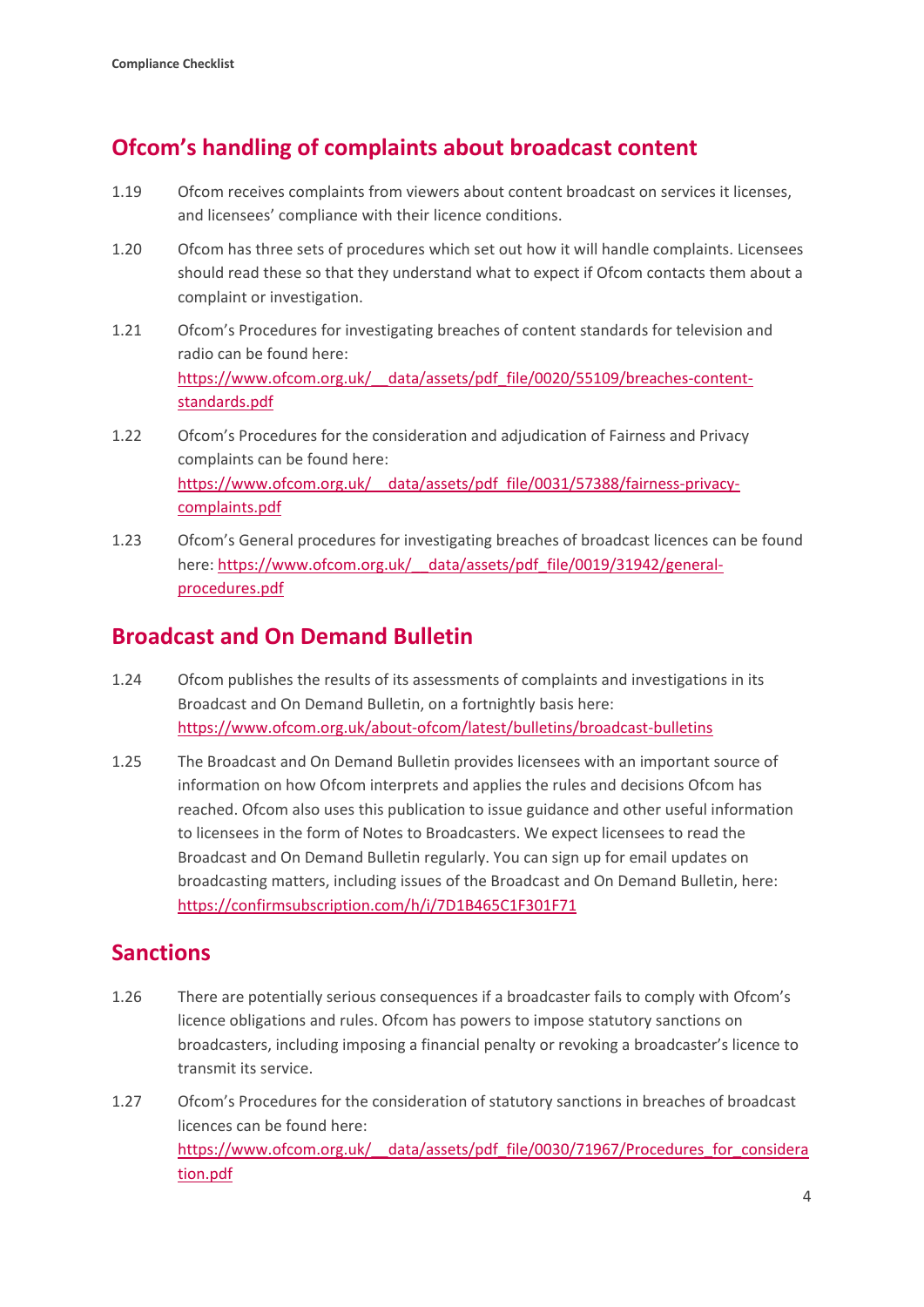1.28 Ofcom's sanctions decisions are another important source of information for licensees. You can read sanctions decisions in this part of our website: [https://www.ofcom.org.uk/about](https://www.ofcom.org.uk/about-ofcom/latest/bulletins/broadcast-bulletins/content-sanctions-adjudications)[ofcom/latest/bulletins/broadcast-bulletins/content-sanctions-adjudications](https://www.ofcom.org.uk/about-ofcom/latest/bulletins/broadcast-bulletins/content-sanctions-adjudications)

### <span id="page-6-0"></span>**Research**

- 1.29 Ofcom conducts research that it relies on to interpret and apply its rules. You can view the research on this area of our website: [https://www.ofcom.org.uk/research-and-data/tv](https://www.ofcom.org.uk/research-and-data/tv-radio-and-on-demand)[radio-and-on-demand](https://www.ofcom.org.uk/research-and-data/tv-radio-and-on-demand)
- 1.30 In particular, licensees should consult:
	- Attitudes to potentially offensive language and gestures on TV and radio, which can be found here: [https://www.ofcom.org.uk/research-and-data/tv-radio-and-on](https://www.ofcom.org.uk/research-and-data/tv-radio-and-on-demand/tv-research/offensive-language-2016)[demand/tv-research/offensive-language-2016;](https://www.ofcom.org.uk/research-and-data/tv-radio-and-on-demand/tv-research/offensive-language-2016)
	- Audience attitudes towards violent content on television, which can be found here[:https://www.ofcom.org.uk/\\_\\_data/assets/pdf\\_file/0024/54933/violence\\_on\\_tv\\_r](https://www.ofcom.org.uk/__data/assets/pdf_file/0024/54933/violence_on_tv_report.pdf) [eport.pdf;](https://www.ofcom.org.uk/__data/assets/pdf_file/0024/54933/violence_on_tv_report.pdf)
	- Health and wealth claims in programming; audience attitudes to potential harm, which can be found here: https://www.ofcom.org.uk/ data/assets/pdf file/0016/104650/Health-claims[report.pdf;](https://www.ofcom.org.uk/__data/assets/pdf_file/0016/104650/Health-claims-report.pdf) and
	- Research: Religious Programmes: a report on the key findings of a qualitative research study, which can be found here: [https://www.ofcom.org.uk/\\_\\_data/assets/pdf\\_file/0024/54933/violence\\_on\\_tv\\_report](https://www.ofcom.org.uk/__data/assets/pdf_file/0024/54933/violence_on_tv_report.pdf) [.pdf](https://www.ofcom.org.uk/__data/assets/pdf_file/0024/54933/violence_on_tv_report.pdf)

### <span id="page-6-1"></span>**Promoting equal opportunities and increasing diversity**

- 1.31 Ofcom publishes guidance setting out recommendations to help broadcasters make their arrangements to promote equal opportunities. Ofcom reports on broadcasters' compliance with this licence condition in its annual Diversity and equal opportunities in broadcasting monitoring reports. The guidance can be found here: [https://www.ofcom.org.uk/tv-radio](https://www.ofcom.org.uk/tv-radio-and-on-demand/information-for-industry/guidance/diversity/ofcoms-role)[and-on-demand/information-for-industry/guidance/diversity/ofcoms-role](https://www.ofcom.org.uk/tv-radio-and-on-demand/information-for-industry/guidance/diversity/ofcoms-role)
- 1.32 Ofcom has also published a guide with the Equality and Human Rights Commission called 'Thinking outside the box: Supporting the television broadcasting industry to increase diversity'. This provides guidance to the television broadcasting sector on what action can lawfully be taken to increase diversity in the industry and to encourage the industry to promote diverse and inclusive workforces. The guide can be found here: [https://www.ofcom.org.uk/\\_\\_data/assets/pdf\\_file/0030/47496/increasing-diversity.pdf](https://www.ofcom.org.uk/__data/assets/pdf_file/0030/47496/increasing-diversity.pdf)

### <span id="page-6-2"></span>**Seeking guidance from Ofcom**

1.33 Ofcom can offer broadcasters general guidance on the interpretation of our codes and rules. However, we only give such advice on the strict understanding that it will not affect